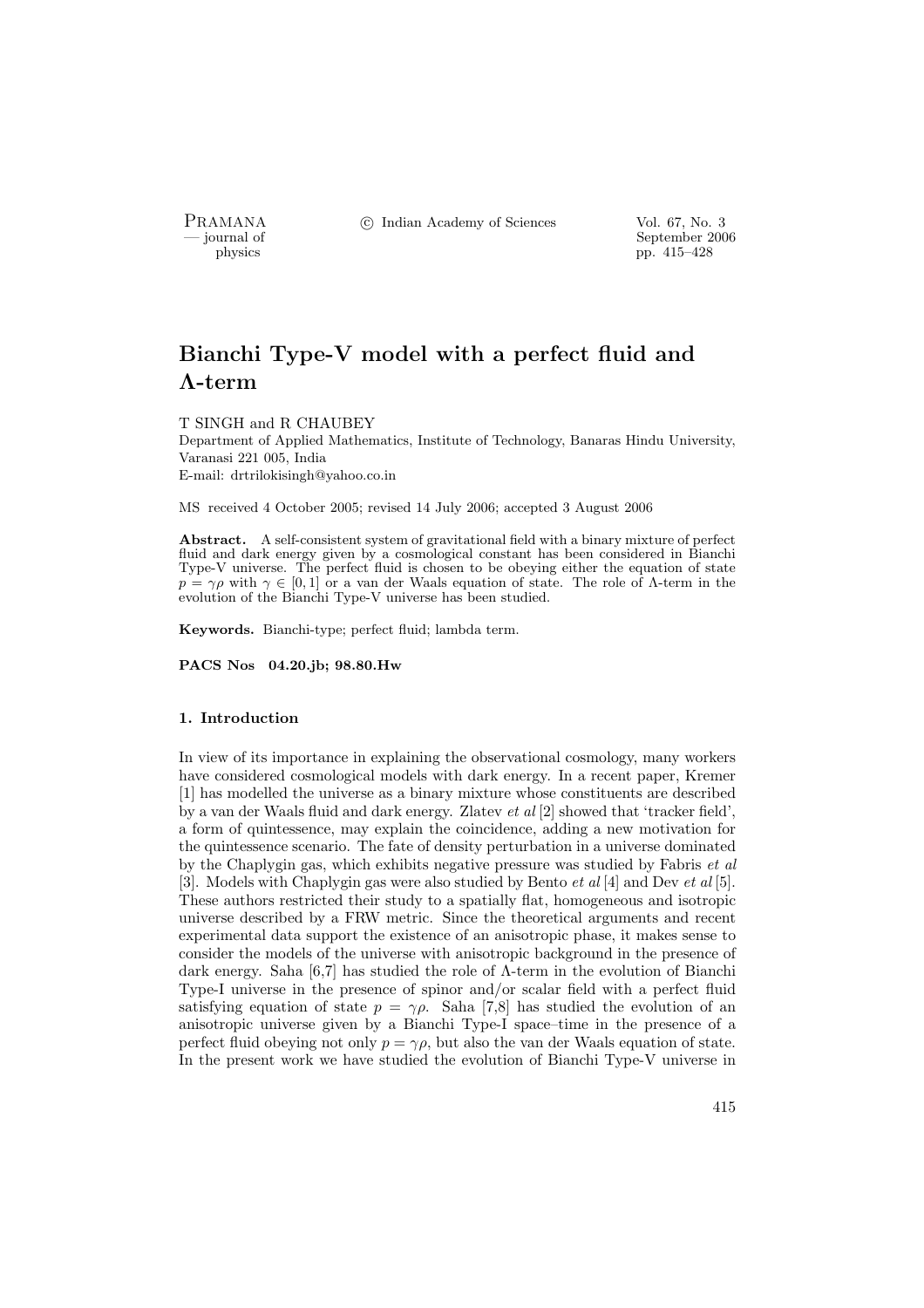the presence of a perfect fluid with equation of state  $p = \gamma \rho$  or van der Waals fluid [1] and dark energy given by a cosmological constant. We have followed the method due to Saha [7–10] and Kremer [1].

#### 2. Basic equation

The Einstein field equations are in the form

$$
R_i^j - \frac{1}{2}\delta_i^j R = kT_i^j + \delta_i^j \Lambda. \tag{2.1}
$$

Here  $R_i^j$  is the Ricci tensor, R is the Ricci scalar, k is the Einstein gravitational constant and  $\Lambda$  is the cosmological constant. A positive  $\Lambda$  corresponds to the universal repulsion force, while a negative one gives an attractive force. Note that a positive  $\Lambda$  is often taken to be a form of dark energy. We study the gravitational field given by Bianchi Type-V cosmological model and choose it in the form

$$
ds^{2} = dt^{2} - a_{1}^{2} dx^{2} - a_{2}^{2} e^{-2mx} dy^{2} - a_{3}^{2} e^{-2mx} dz^{2}
$$
 (2.2)

with the metric functions  $a_1, a_2, a_3$  being functions of t only and m is a constant.

The Einstein field equations  $(2.1)$  for the Bianchi Type-V space–time, in the presence of the  $\Lambda$  term, can be written in the form

$$
\frac{\ddot{a}_2}{a_2} + \frac{\ddot{a}_3}{a_3} + \frac{\dot{a}_2 \dot{a}_3}{a_2 a_3} - \frac{m^2}{a_1^2} = kT_1^1 + \Lambda.
$$
 (2.3a)

$$
\frac{\ddot{a}_1}{a_1} + \frac{\ddot{a}_3}{a_3} + \frac{\dot{a}_1 \dot{a}_3}{a_1 a_3} - \frac{m^2}{a_1^2} = kT_2^2 + \Lambda.
$$
 (2.3b)

$$
\frac{\ddot{a}_1}{a_1} + \frac{\ddot{a}_2}{a_2} + \frac{\dot{a}_1 \dot{a}_2}{a_1 a_2} - \frac{m^2}{a_1^2} = kT_3^3 + \Lambda.
$$
 (2.3c)

$$
\frac{\dot{a}_1 \dot{a}_2}{a_1 a_2} + \frac{\dot{a}_2 \dot{a}_3}{a_2 a_3} + \frac{\dot{a}_3 \dot{a}_1}{a_3 a_1} - \frac{3m^2}{a_1^2} = kT_0^0 + \Lambda.
$$
\n(2.3d)

$$
\frac{\dot{a}_2}{a_2} + \frac{\dot{a}_3}{a_3} = \frac{2\dot{a}_1}{a_1}.
$$
\n(2.3e)

From (2.3e) we have  $a_2 a_3 = a_1^2$ .

Here, overhead dot denotes differentiation with respect to  $t$ . The energy– momentum tensor of the source is given by

$$
T_i^j = (\rho + p)u_i u^j - p\delta_i^j,
$$
\n(2.4)

where  $u^i$  is the flow vector satisfying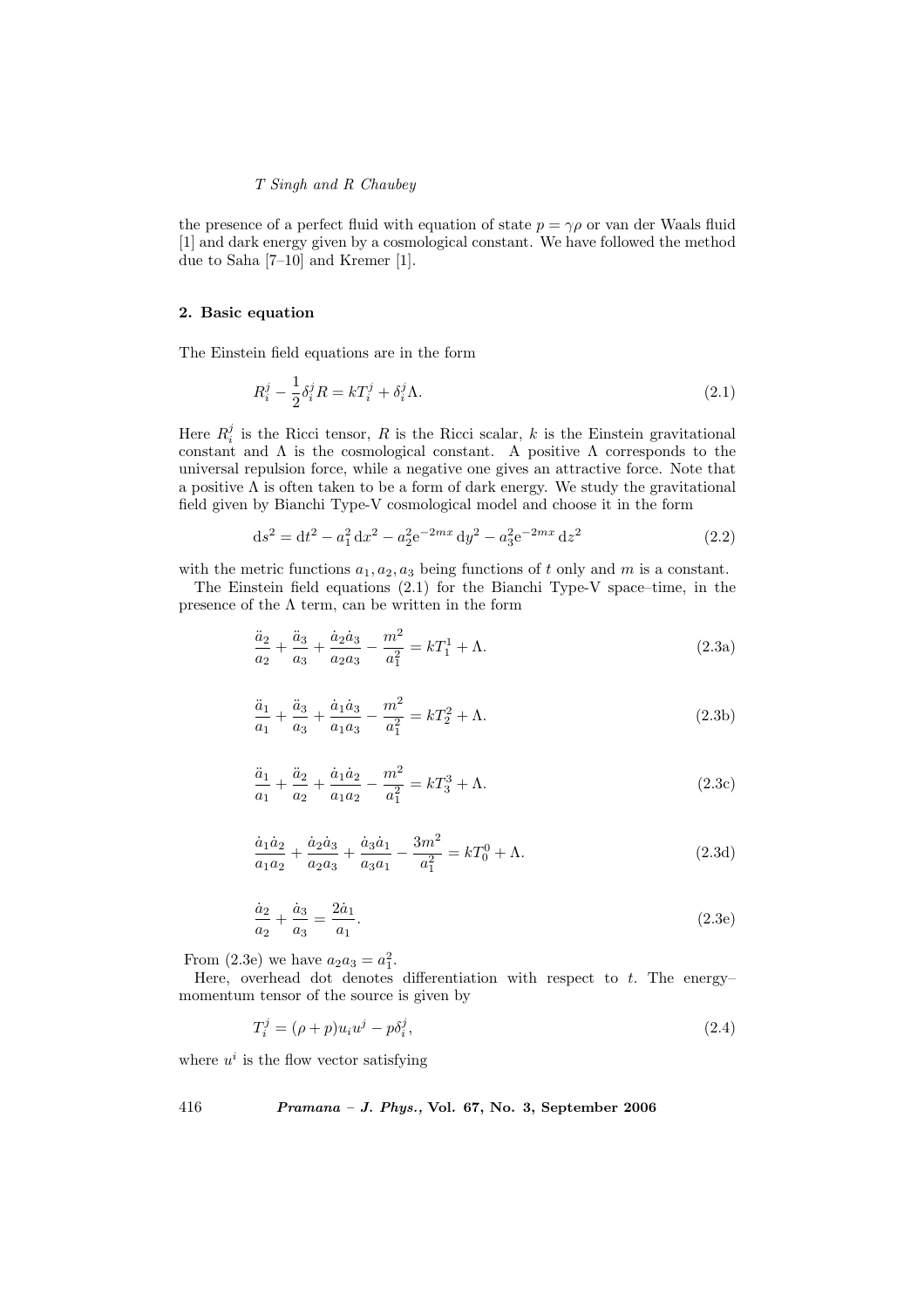$$
g_{ij}u^i u^j = 1.\t\t(2.5)
$$

Here  $\rho$  is the total energy density of a perfect fluid and/or dark energy, while  $p$ is the corresponding pressure.  $p$  and  $\rho$  are related by an equation of state. In a co-moving system of coordinates, from eq. (2.4) one finds

$$
T_0^0 = \rho, \quad T_1^1 = T_2^2 = T_3^3 = -p. \tag{2.6}
$$

Now using eqs  $(2.3a)-(2.3e)$  and eq.  $(2.6)$  we obtain

$$
\frac{\ddot{a}_2}{a_2} + \frac{\ddot{a}_3}{a_3} + \frac{\dot{a}_2 \dot{a}_3}{a_2 a_3} - \frac{m^2}{a_1^2} = -kp + \Lambda.
$$
 (2.7a)

$$
\frac{\ddot{a}_1}{a_1} + \frac{\ddot{a}_3}{a_3} + \frac{\dot{a}_1 \dot{a}_3}{a_1 a_3} - \frac{m^2}{a_1^2} = -kp + \Lambda.
$$
 (2.7b)

$$
\frac{\ddot{a}_1}{a_1} + \frac{\ddot{a}_2}{a_2} + \frac{\dot{a}_1 \dot{a}_2}{a_1 a_2} - \frac{m^2}{a_1^2} = -kp + \Lambda.
$$
 (2.7c)

$$
\frac{\dot{a}_1 \dot{a}_2}{a_1 a_2} + \frac{\dot{a}_2 \dot{a}_3}{a_2 a_3} + \frac{\dot{a}_3 \dot{a}_1}{a_3 a_1} - \frac{3m^2}{a_1^2} = k\rho + \Lambda.
$$
 (2.7d)

$$
a_2 a_3 = a_1^2. \t\t(2.7e)
$$

We follow the method used by Saha [7] to solve eqs  $(2.7a)-(2.7d)$  and use  $a_2a_3 =$  $a_1^2$ . Subtracting eq. (2.7b) from eq. (2.7a), we get

$$
\frac{d}{dt}\left(\frac{\dot{a}_1}{a_1} - \frac{\dot{a}_2}{a_2}\right) + \left(\frac{\dot{a}_1}{a_1} - \frac{\dot{a}_2}{a_2}\right)\left(\frac{\dot{a}_1}{a_1} + \frac{\dot{a}_2}{a_2} + \frac{\dot{a}_3}{a_3}\right) = 0.
$$
\n(2.8)

Let  $V$  be a function of  $t$  defined by

$$
V = a_1 a_2 a_3. \t\t(2.9)
$$

Then from eqs  $(2.8)$  and  $(2.9)$  we have

$$
\frac{\mathrm{d}}{\mathrm{d}t}\left(\frac{\dot{a}_1}{a_1} - \frac{\dot{a}_2}{a_2}\right) + \left(\frac{\dot{a}_1}{a_1} - \frac{\dot{a}_2}{a_2}\right)\frac{\dot{V}}{V} = 0.
$$
\n(2.10)

Integrating the above equation, we get

$$
\frac{a_1}{a_2} = d_1 \exp\left(x_1 \int \frac{\mathrm{d}t}{V}\right), \quad d_1 = \text{constant}, \ x_1 = \text{constant}.\tag{2.11}
$$

By subtracting eq.  $(2.7c)$  from  $(2.7a)$  and eq.  $(2.7a)$  from  $(2.7b)$ , we get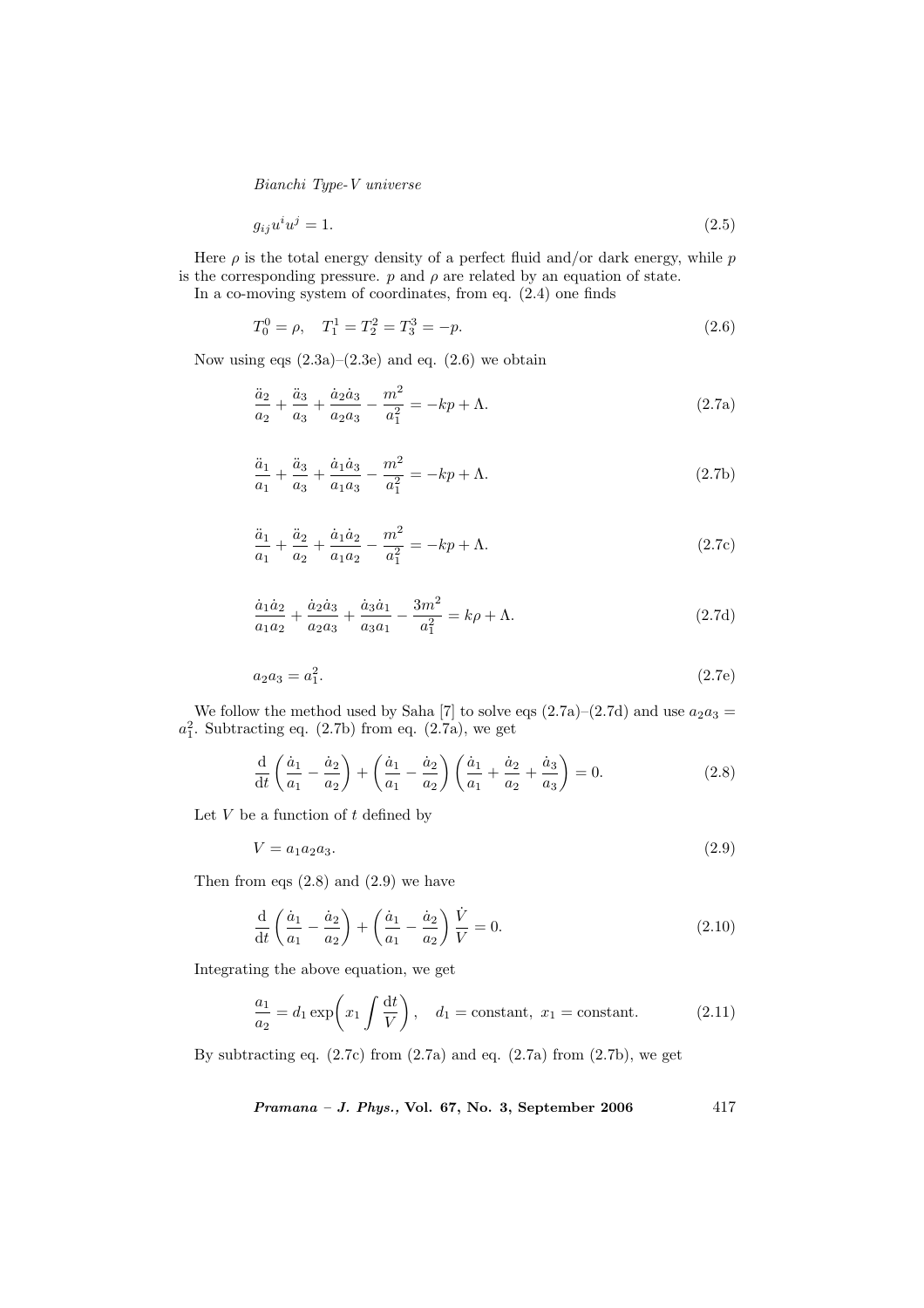$$
\frac{a_1}{a_3} = d_2 \exp\left(x_2 \int \frac{\mathrm{d}t}{V}\right), \quad d_2 = \text{constant}, \quad x_2 = \text{constant}, \tag{2.12a}
$$

$$
\frac{a_2}{a_3} = d_3 \exp\left(x_3 \int \frac{\mathrm{d}t}{V}\right), \quad d_3 = \text{constant}, \quad x_3 = \text{constant}, \tag{2.12b}
$$

where  $d_2$ ,  $d_3$ ,  $x_2$ ,  $x_3$  are integration constants.

In view of the relations  $V = a_1 a_2 a_3$  we find the following relation between the constants  $d_1, d_2, d_3, x_1, x_2, x_3$ .

$$
d_2 = d_1 d_3, \quad x_2 = x_1 + x_3.
$$

Finally from eqs (2.11) and (2.12), we write  $a_1(t)$ ,  $a_2(t)$ , and  $a_3(t)$  in the explicit form.

$$
a_1(t) = D_1 V^{1/3} \exp\left(X_1 \int \frac{\mathrm{d}t}{V(t)}\right),\tag{2.13a}
$$

$$
a_2(t) = D_2 V^{1/3} \exp\left(X_2 \int \frac{\mathrm{d}t}{V(t)}\right),\tag{2.13b}
$$

$$
a_3(t) = D_3 V^{1/3} \exp\left(X_3 \int \frac{\mathrm{d}t}{V(t)}\right),\tag{2.13c}
$$

where  $D_i$   $(i = 1, 2, 3)$  and  $X_i$   $(i = 1, 2, 3)$  satisfy the relation  $D_1D_2D_3 = 1$  and  $X_1 + X_2 + X_3 = 0.$ 

From eq. (2.7e) we get

$$
X_1 = 0
$$
,  $X_2 = -X_3 = X$ ,  $D_1 = 1$ ,  $D_2 = D_3^{-1} = D$ . (2.14)

Then eq. (2.13) can be written as

$$
a_1(t) = V^{1/3},\tag{2.15a}
$$

$$
a_2(t) = DV^{1/3} \exp\left(X \int \frac{\mathrm{d}t}{V(t)}\right),\tag{2.15b}
$$

$$
a_3(t) = D^{-1}V^{1/3} \exp\left(-X \int \frac{\mathrm{d}t}{V(t)}\right),\tag{2.15c}
$$

where  $X$  and  $D$  are constants.

Now, by adding eqs (2.7a), (2.7b), (2.7c) and three times eq. (2.7d), we get

$$
\left(\frac{\ddot{a}_1}{a_1} + \frac{\ddot{a}_2}{a_2} + \frac{\ddot{a}_3}{a_3}\right) + 2\left(\frac{\dot{a}_1\dot{a}_2}{a_1a_2} + \frac{\dot{a}_2\dot{a}_3}{a_2a_3} + \frac{\dot{a}_3\dot{a}_1}{a_3a_1}\right) - \frac{6m^2}{a_1^2}
$$
\n
$$
= \frac{3k(\rho - p)}{2} + 3\Lambda.
$$
\n(2.16)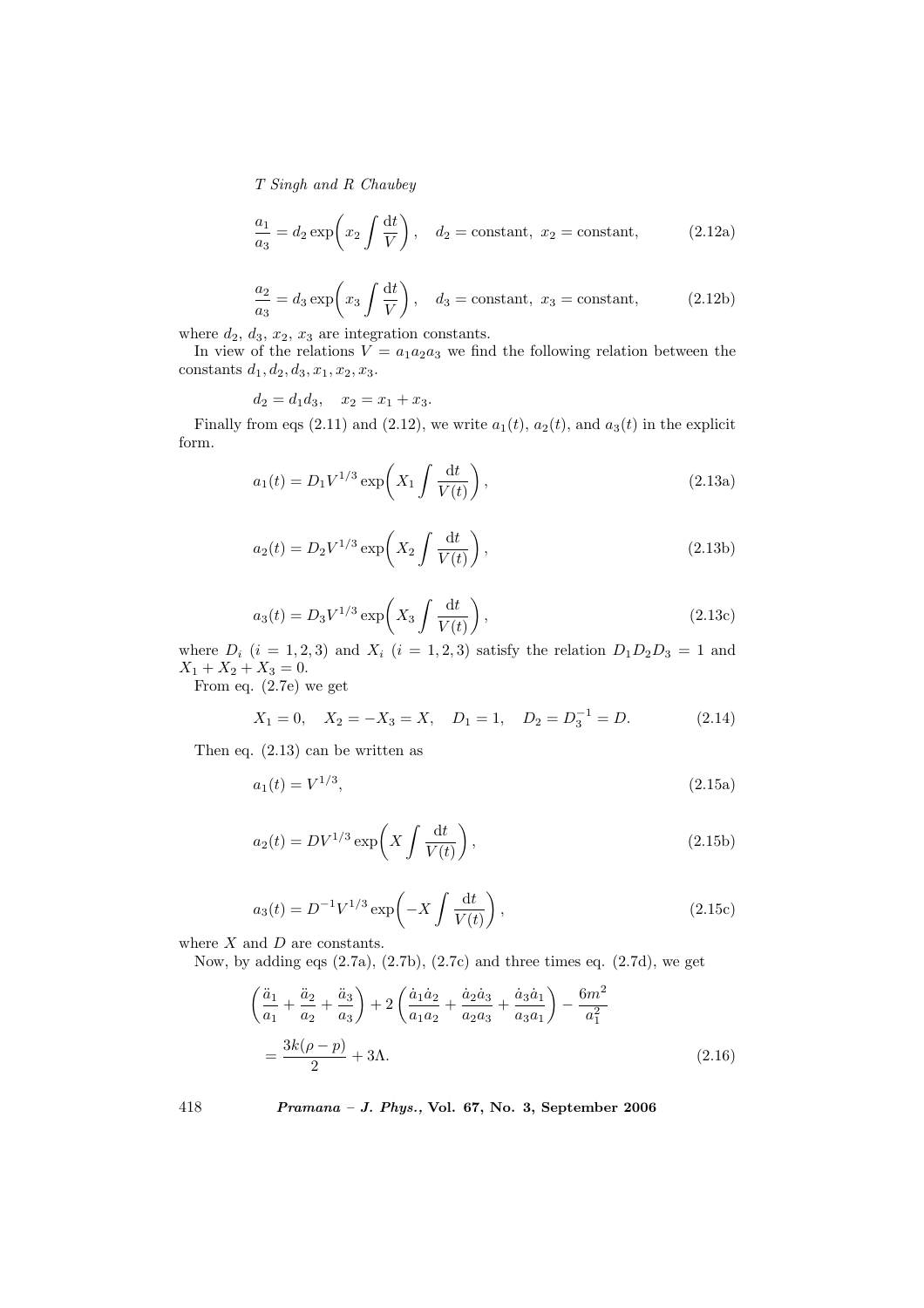From eq. (2.9) we have

$$
\frac{\ddot{V}}{V} = \left(\frac{\ddot{a}_1}{a_1} + \frac{\ddot{a}_2}{a_2} + \frac{\ddot{a}_3}{a_3}\right) + 2\left(\frac{\dot{a}_1\dot{a}_2}{a_1a_2} + \frac{\dot{a}_2\dot{a}_3}{a_2a_3} + \frac{\dot{a}_3\dot{a}_1}{a_3a_1}\right). \tag{2.17}
$$

From eqs  $(2.16)$ ,  $(2.17)$  and  $(2.15a)$  we obtain

$$
\frac{\ddot{V}}{V} - \frac{6m^2}{V^{2/3}} = \frac{3k(\rho - p)}{2} + 3\Lambda.
$$
\n(2.18)

On the other hand, the conservational law for the energy–momentum tensor gives

$$
\dot{\rho} = -\frac{\dot{V}}{V}(\rho + p). \tag{2.19}
$$

From  $(2.18)$  and  $(2.19)$  we have

$$
\dot{V}^2 = 3(2k\rho + \Lambda)V^2 + 9m^2V^{4/3} + C_1
$$
\n(2.20)

with  $C_1$  being an integration constant. Let us define the Hubble constant as

$$
\frac{\dot{V}}{V} = \frac{\dot{a}_1}{a_1} + \frac{\dot{a}_2}{a_2} + \frac{\dot{a}_3}{a_3} = 3H.
$$
\n(2.21)

From eqs  $(2.20)$  and  $(2.21)$  we have

$$
k\rho = \frac{3}{2}H^2 - \frac{3m^2}{2V^{2/3}} - \frac{\Lambda}{2} - \frac{C_1}{6V^2}.
$$
\n(2.22)

It should be noted that the energy density of the universe is a positive quantity. It is believed that at the early stages of evolution when the volume scale V was close to zero, the energy density of the universe was infinitely large. On the other hand, with the expansion of the universe, i.e., with the increase of  $V$ , the energy density  $\rho$  decreases and an infinitely large V corresponds to a  $\rho$  close to zero. In that case, from eq. (2.22), it follows that

$$
3H^2 - \Lambda \longrightarrow 0. \tag{2.23}
$$

As seen from eq.  $(2.23)$ , in this case  $\Lambda$  is essentially non-negative. We can also conclude from  $(2.23)$  that in the absence of a  $\Lambda$  term, beginning from some value of V the evolution of the universe becomes standstill, i.e., V becomes constant, since H becomes zero, whereas in the case of a positive  $\Lambda$  the process of evolution of the universe never comes to halt. Moreover, it is believed that the presence of the dark energy results in the accelerated expansion of the universe. As far as negative  $\Lambda$  is concerned, its presence imposes some restriction on  $\rho$ , namely,  $\rho$  can never be small enough to be ignored. It means in that case there exists some upper limit for  $V$  as well.

From eqs  $(2.21)$ ,  $(2.22)$ , and  $(2.18)$ , we obtain

$$
\dot{H} = -\frac{k}{2}(\rho + p) - \frac{2m^2}{V^{2/3}} + \frac{\Lambda}{2} - \frac{C_1}{6V^2}.
$$
\n(2.24)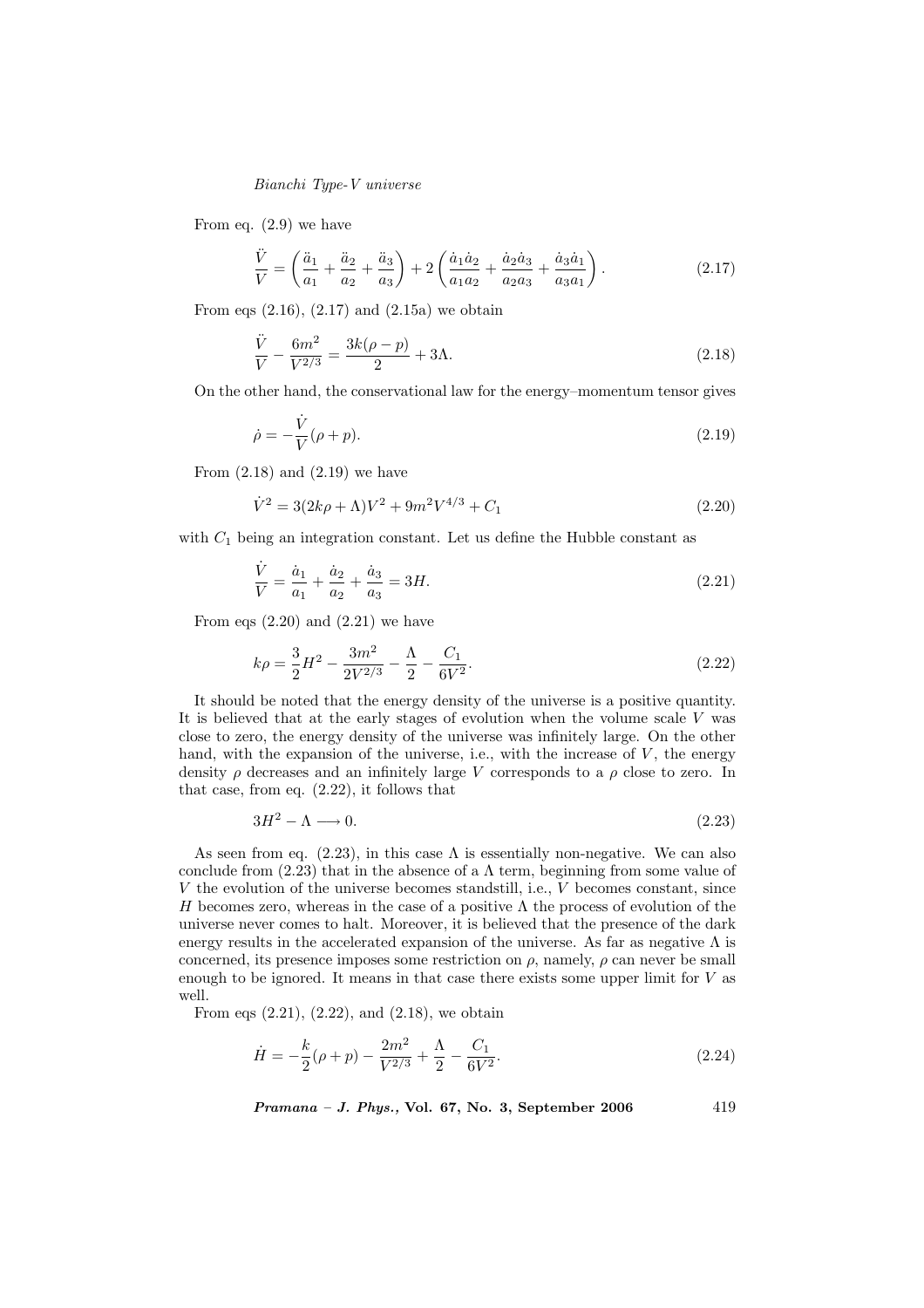Let us now go back to eq.  $(2.20)$ . It is in fact the first integral of eq.  $(2.18)$  and can be written as

$$
\dot{V} = \pm \sqrt{C_1 + 3(2k\rho + \Lambda)V^2 + 9m^2V^{4/3}}.
$$
\n(2.25)

On the other hand, rewriting (2.19) in the form

$$
\frac{\dot{\rho}}{\rho + p} = -\frac{\dot{V}}{V}
$$
\n(2.26)

and taking into account the pressure and the energy density obeying an equation of state of type  $p = f(\rho)$ , we conclude that  $\rho$  and p, hence the right-hand side of eq.  $(2.18)$  is a function of V only.

$$
\ddot{V} = \frac{3k}{2}(\rho - p)V + 3\Lambda V + 6m^2V^{1/3} \equiv F(V). \tag{2.27}
$$

From the mechanical point of view, eq. (2.27) can be interpreted as equation of motion of a single particle with unit mass under the force  $F(V)$ . Then the following first integral exists:

$$
\dot{V} = \sqrt{2[\varepsilon - U(V)]}.\tag{2.28}
$$

Here  $\varepsilon$  can be viewed as energy and  $U(V)$  is the potential of the force F. Comparing eqs (2.25) and (2.28) we find  $\varepsilon = C_1/2$  and

$$
U(V) = -\left[\frac{3}{2}(k\rho + \Lambda)V^2 + \frac{9}{2}m^2V^{4/3}\right].
$$
 (2.29)

Finally, we write the solution to eq. (2.25) in quadrature form

$$
\int \frac{dV}{\sqrt{C_1 + 3(k\rho + \Lambda)V^2 + \frac{9}{2}m^2V^{4/3}}} = t + t_0,
$$
\n(2.30)

where the integration constant  $t_0$  can be taken to be zero, since it only gives a shift in time.

Essentially we have followed the method due to Saha [7].

#### 3. Universe filled with perfect fluid

In this section we consider the case when the source field is given by a perfect fluid. Here we study two possibilities: (i) The energy density and the pressure of the perfect fluid are connected by a linear equation of state and (ii) the equation of state is a nonlinear (van der Waals) one.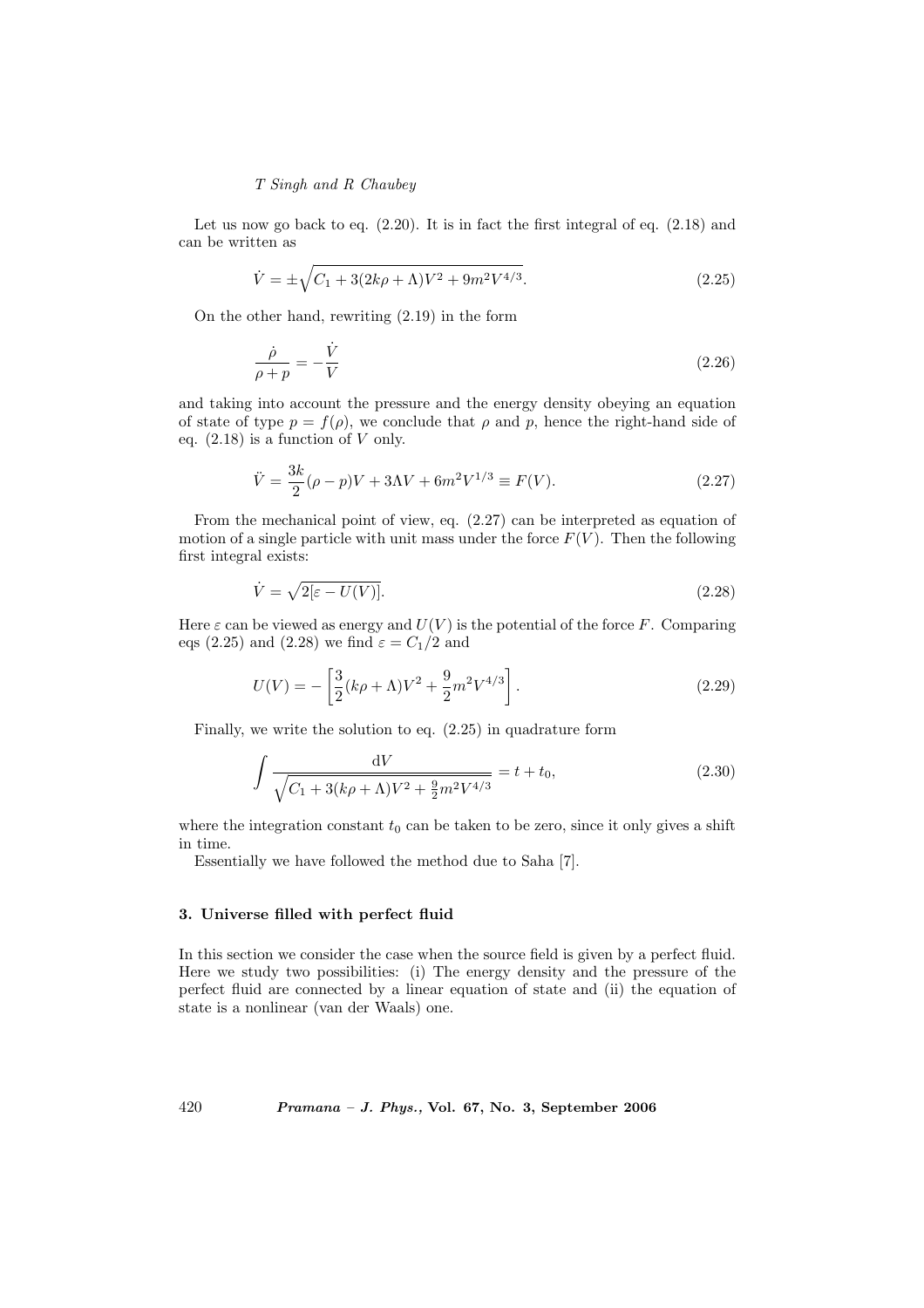#### 3.1 Universe as a perfect fluid with  $p_{\text{PF}} = \gamma \rho_{\text{PF}}$

In this subsection we consider the case when the source field is given by a perfect fluid obeying the equation of state

$$
p_{\rm PF} = \gamma \rho_{\rm PF}.\tag{3.1}
$$

Here  $\gamma$  is a constant and lies in the interval  $\gamma \in [0,1]$ . Depending on its numerical value  $\gamma$  describes the following types of universe.

$$
\gamma = 0 \quad \text{(dust universe)}\tag{3.2a}
$$

$$
\gamma = 1/3 \quad \text{(radiation universe)}\tag{3.2b}
$$

$$
\gamma \in (1/3, 1) \quad \text{(hard universe)}\tag{3.2c}
$$

$$
\gamma = 1 \quad \text{(Zeldovich universe or stiff matter)}.\tag{3.2d}
$$

In view of eq.  $(3.1)$ , from eq.  $(2.19)$  for the energy density and pressure one obtains

$$
\rho_{\rm PF} = \frac{\rho_0}{V^{1+\gamma}}, \quad p_{\rm PF} = \frac{\gamma \rho_0}{V^{1+\gamma}}, \tag{3.3}
$$

where  $\rho_0$  is a constant of integration. For V from eq. (2.30) one find

$$
\int \frac{\mathrm{d}V}{\sqrt{C_1 + 3(k\rho_0 V^{1-\gamma} + \Lambda V^2) + 9m^2 V^{4/3}}} = t.
$$
\n(3.4)

In the absence of the  $\Lambda$  term one immediately finds

$$
\int \frac{dV}{\sqrt{C_1 + 3k\rho_0 V^{1-\gamma} + 9m^2 V^{4/3}}} = t.
$$
\n(3.5)

#### 3.2 Universe as a van der Waals fluid

Here we consider the case when the source field is given by a perfect fluid with a van der Waals equation of state in the absence of dissipative process. The pressure of the van der Waals fluid  $p_w$  is related to its energy density  $\rho_w$  [1] by

$$
p_{\rm w} = \frac{8W\rho_{\rm w}}{3 - \rho_{\rm w}} - 3\rho_{\rm w}^2.
$$
\n(3.6)

In (3.6) the pressure and the energy density are written in terms of dimensionless reduced variables and W is a parameter connected with a reduced temperature.

Inserting eq.  $(3.6)$  into  $(2.24)$ , on account of eq.  $(2.22)$  we find

$$
Pramana - J. Phys., Vol. 67, No. 3, September 2006 \t\t\t\t\t\t 421
$$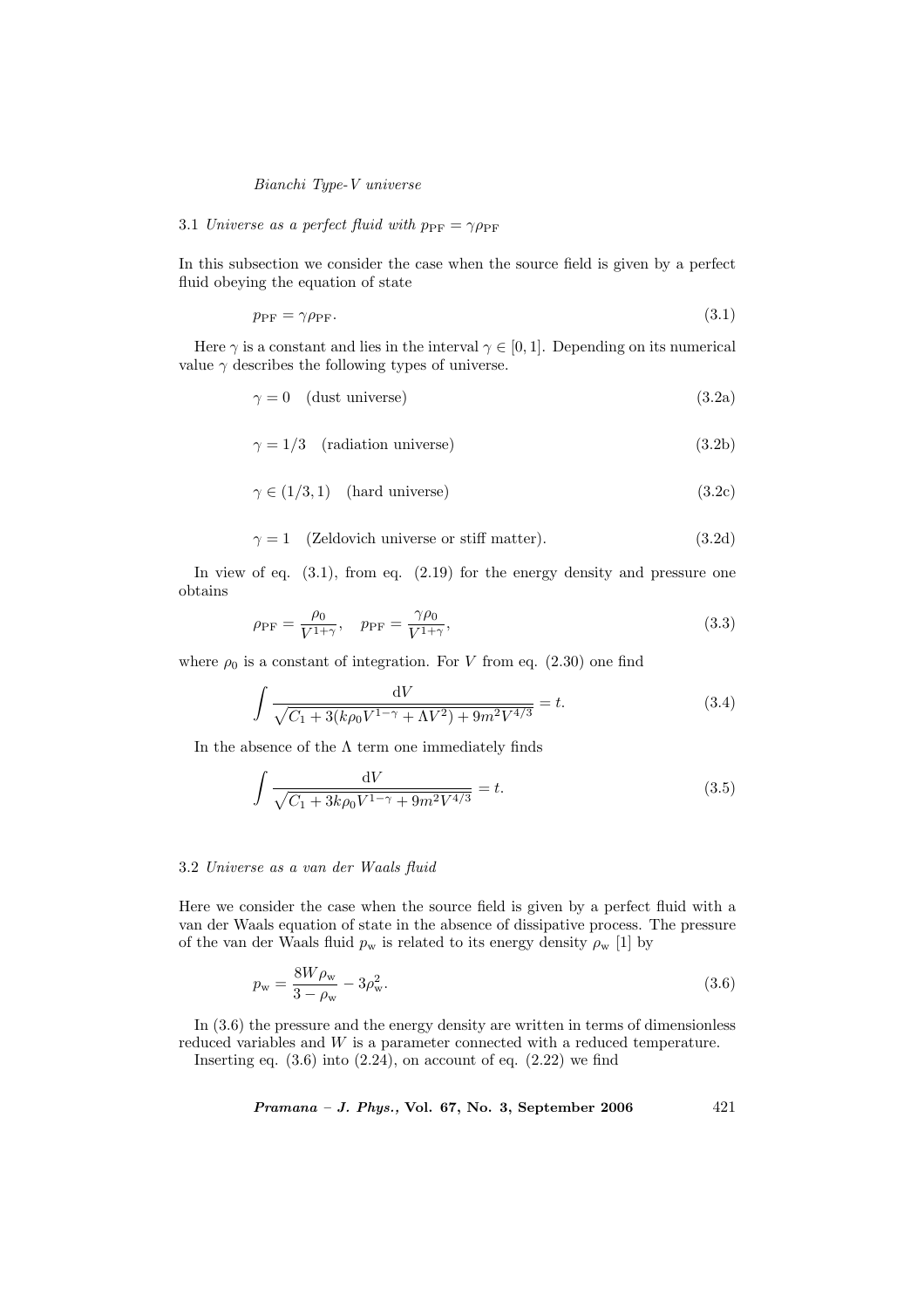$$
\dot{H} = -\frac{\left(\frac{3}{2}H^2 - \frac{3m^2}{2V^{2/3}} - \frac{\Lambda}{2} - \frac{C_1}{6V^2}\right)\left[\left(8W + 3\right)k - 10\left(\frac{3}{2}H^2 - \frac{3m^2}{2V^{2/3}} - \frac{\Lambda}{2} - \frac{C_1}{6V^2}\right)\right]}{2\left[3k - \left(\frac{3}{2}H^2 - \frac{3m^2}{2V^{2/3}} - \frac{\Lambda}{2} - \frac{C_1}{6V^2}\right)\right]}
$$
\n
$$
-\frac{2m^2}{V^{2/3}} + \frac{\Lambda}{2} - \frac{C_1}{6V^2}.
$$
\n(3.7)

It can be easily verified that eq. (3.7) in the absence of  $\Lambda$  term and  $C_1 = 0$  and  $k = 3$ , reduces to

$$
\dot{H} = -\frac{3}{2} \left[ \frac{1}{2} \left( H^2 - \frac{m^2}{V^{2/3}} \right) + \frac{8W \left( \frac{1}{2} \left( H^2 - \frac{m^2}{V^{2/3}} \right) \right)}{3 - \frac{1}{2} \left( H^2 - \frac{m^2}{V^{2/3}} \right)} - 3 \left( \frac{1}{2} \left( H^2 - \frac{m^2}{V^{2/3}} \right) \right)^2 \right] - \frac{2m^2}{V^{2/3}}.
$$
\n(3.8)

## 4. Some particular cases

Case I.  $\gamma = 1/3$  (disordered radiation) For  $C_1 = 0$ , eq.  $(3.4)$  reduces to

$$
\int \frac{dV}{\sqrt{3k\rho_0 V^{2/3} + 3\Lambda V^2 + 9m^2 V^{4/3}}} = t \tag{4.1}
$$

which gives

$$
V = \left[ e^{m^2} \sqrt{\frac{3}{k \rho_0}} t - \frac{2k \rho_0}{3m^2} \right]^{3/2}, \quad \text{when } \Lambda = \frac{9m^4}{4k \rho_0}, \tag{4.2a}
$$

$$
V = \left[ \left( \frac{k\rho_0}{\Lambda} - \frac{9m^4}{4\Lambda^2} \right)^{1/2} \sinh\left( 2\sqrt{\frac{\Lambda}{3}}t \right) - \frac{3m^2}{2\Lambda} \right]^{3/2}, \quad \text{when } \Lambda > \frac{9m^4}{4k\rho_0},\tag{4.2b}
$$

$$
V = \left[ \left( \frac{9m^4}{4\Lambda^2} - \frac{k\rho_0}{\Lambda} \right)^{1/2} \cosh\left( 2\sqrt{\frac{\Lambda}{3}}t \right) - \frac{3m^2}{2\Lambda} \right]^{3/2}, \quad \text{when } \Lambda < \frac{9m^4}{4k\rho_0}.
$$
\n
$$
(4.2c)
$$

We consider these subcases separately.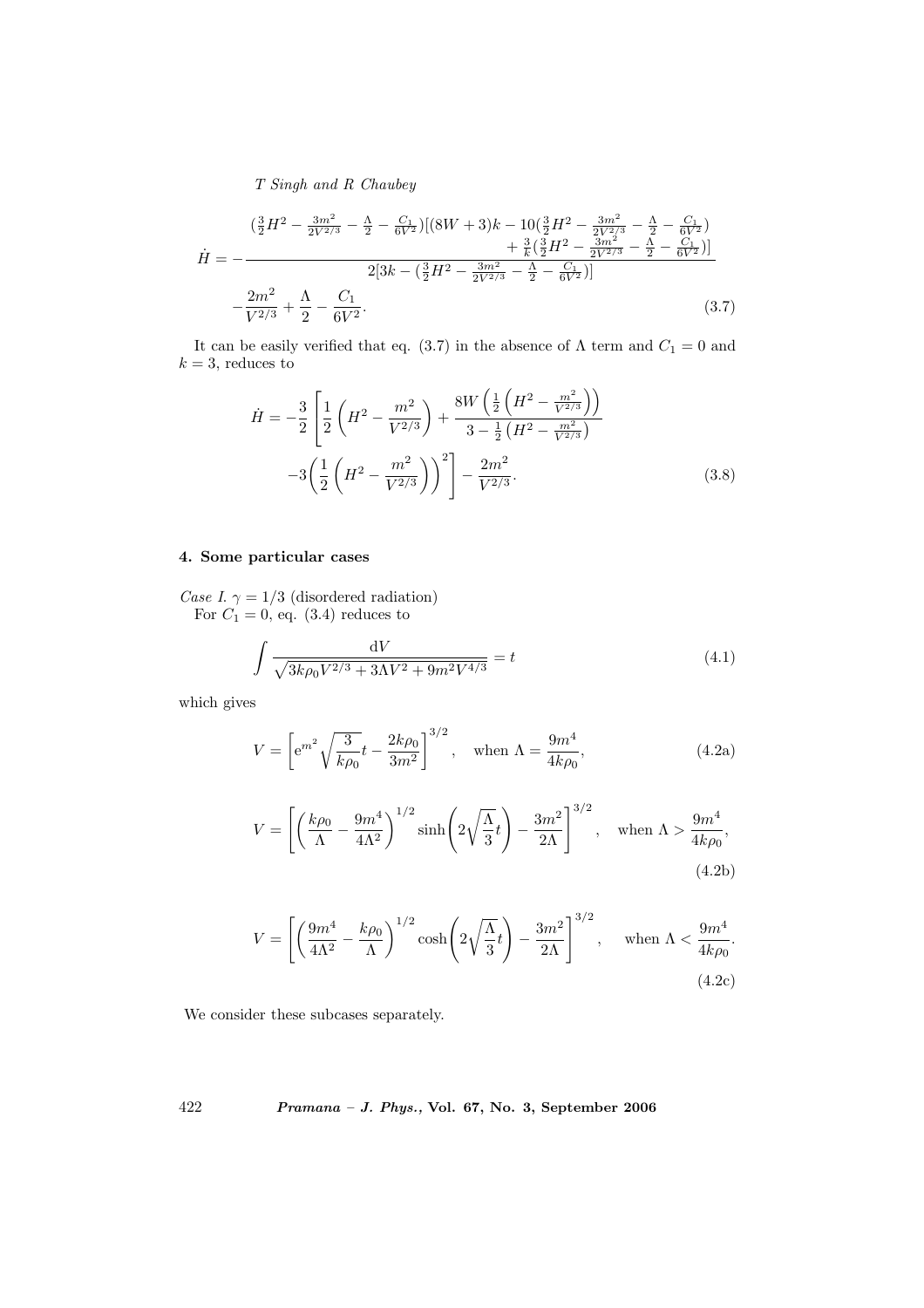Case I(a).  $\Lambda = 9m^4/4k\rho_0$ 

Then from eqs  $(2.15)$  and  $(4.2a)$ , we obtain

$$
a_1(t) = (e^{C_2 t} - C_3)^{1/2}, \tag{4.3a}
$$

$$
a_2(t) = D(e^{C_2 t} - C_3)^{1/2}
$$
  
 
$$
\times \exp\left[\frac{2X}{C_2 C_3} \left(\frac{1}{\sqrt{C_3}} \tan^{-1} \sqrt{\frac{C_3}{(e^{C_2 t} - C_3)}} - \frac{1}{\sqrt{(e^{C_2 t} - C_3)}}\right)\right],
$$
(4.3b)

$$
a_3(t) = D^{-1} (e^{C_2 t} - C_3)^{1/2}
$$
  
 
$$
\times \exp\left[-\frac{2X}{C_2 C_3} \left(\frac{1}{\sqrt{C_3}} \tan^{-1} \sqrt{\frac{C_3}{(e^{C_2 t} - C_3)}} - \frac{1}{\sqrt{(e^{C_2 t} - C_3)}}\right)\right],
$$
 (4.3c)

where

$$
C_2 = m^2 \sqrt{\frac{3}{k\rho_0}}
$$
 and  $C_3 = \frac{2k\rho_0}{3m^2}$ 

From eqs  $(3.3)$  and  $(4.2a)$ , we have

$$
\rho = \rho_0 \left[ e^{m^2} \sqrt{\frac{3}{k \rho_0}} t - \frac{2k \rho_0}{3m^2} \right]^{-2}
$$
\n(4.4a)

.

and

$$
p = \frac{\rho_0}{3} \left[ e^{m^2} \sqrt{\frac{3}{k \rho_0}} t - \frac{2k \rho_0}{3m^2} \right]^{-2}.
$$
 (4.4b)

The physical quantities of observational interest in cosmology are the expansion scalar  $\theta$ , the mean anisotropy parameter A, the shear scalar  $\sigma^2$  and the deceleration parameter  $q$ . They are defined as

$$
\theta = 3H.\tag{4.5}
$$

$$
A = \frac{1}{3} \sum_{i=1}^{3} \left(\frac{\Delta H_i}{H}\right)^2.
$$
\n
$$
(4.6)
$$

$$
\sigma^2 = \frac{1}{2} \left( \sum_{i=1}^3 H_i^2 - 3H^2 \right) = \frac{3}{2} A H^2.
$$
 (4.7)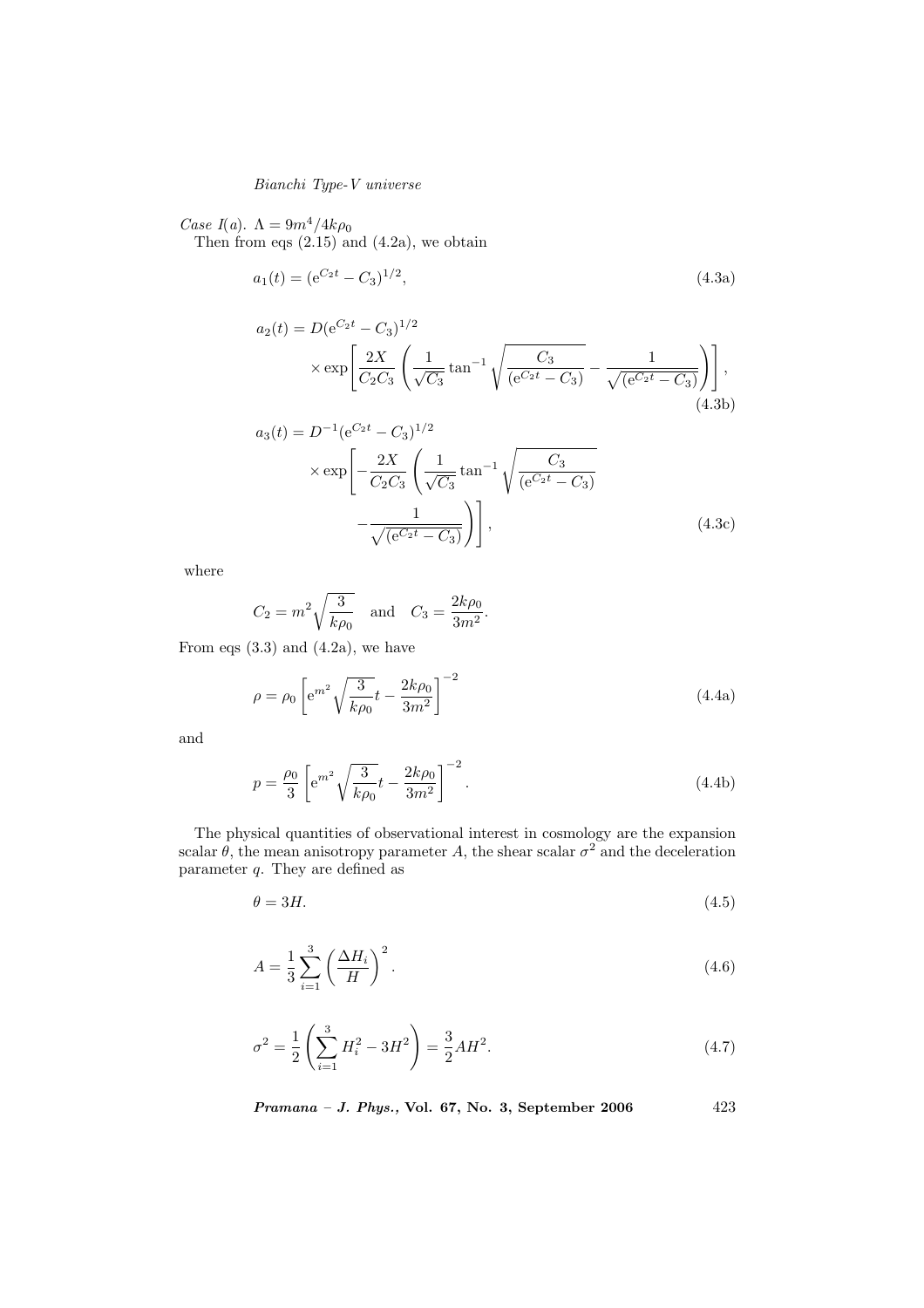$$
q = \frac{\mathrm{d}}{\mathrm{d}t} \left(\frac{1}{H}\right) - 1. \tag{4.8}
$$

In this case these quantities are

$$
\theta = \frac{3m^2}{2} \sqrt{\frac{3}{k\rho_0}} \frac{e^{m^2 \sqrt{\frac{3}{k\rho_0}}t}}{e^{m^2 \sqrt{\frac{3}{k\rho_0}}t} - \frac{2k\rho_0}{3m^2}}
$$
(4.9)

$$
A = \frac{8X^2}{3a^2} \frac{\left[ e^{m^2 \sqrt{\frac{3}{k\rho_0}}t} - \frac{2k\rho_0}{3m^2} \right]^3}{e^{2m^2 \sqrt{\frac{3}{k\rho_0}}t}}
$$
(4.10)

$$
\sigma^2 = X^2 \left[ e^{m^2 \sqrt{\frac{3}{k \rho_0}} t} - \frac{2k \rho_0}{3m^2} \right]
$$
\n(4.11)

$$
q = -1 + \frac{4k\rho_0}{3m^2} e^{-m^2 \sqrt{\frac{3}{k\rho_0}} t}.
$$
\n(4.12)

For a finite value of  $t$ , pressure and density tend to infinity. Therefore, the model has a future singularity in finite time.

Case I(b).  $\Lambda > \frac{9m^4}{4k\rho_0}$ <br>Then for small t (i.e. near singularity  $t = 0$ ),

$$
\sinh\left(2\sqrt{\frac{\Lambda}{3}}t\right) \approx 2\sqrt{\frac{\Lambda}{3}}t.\tag{4.13}
$$

Then eq. (4.2b) reduces to

$$
V = \left[\frac{2}{\sqrt{3}}\left(k\rho_0 - \frac{9m^4}{4\Lambda}\right)^{1/2}t - \frac{3m^2}{2\Lambda}\right]^{3/2}.
$$
 (4.14)

From eqs  $(2.15)$  and  $(4.14)$ , we obtain

$$
a_1(t) = (C_4t - C_5)^{1/2}, \tag{4.15a}
$$

$$
a_2(t) = D(C_4t - C_5)^{1/2} \exp\left[-\frac{2X}{C_4\sqrt{C_4t - C_5}}\right],
$$
\n(4.15b)

$$
a_3(t) = D^{-1} (C_4 t - C_5)^{1/2} \exp \left[ \frac{2X}{C_4 \sqrt{C_4 t - C_5}} \right],
$$
 (4.15c)

where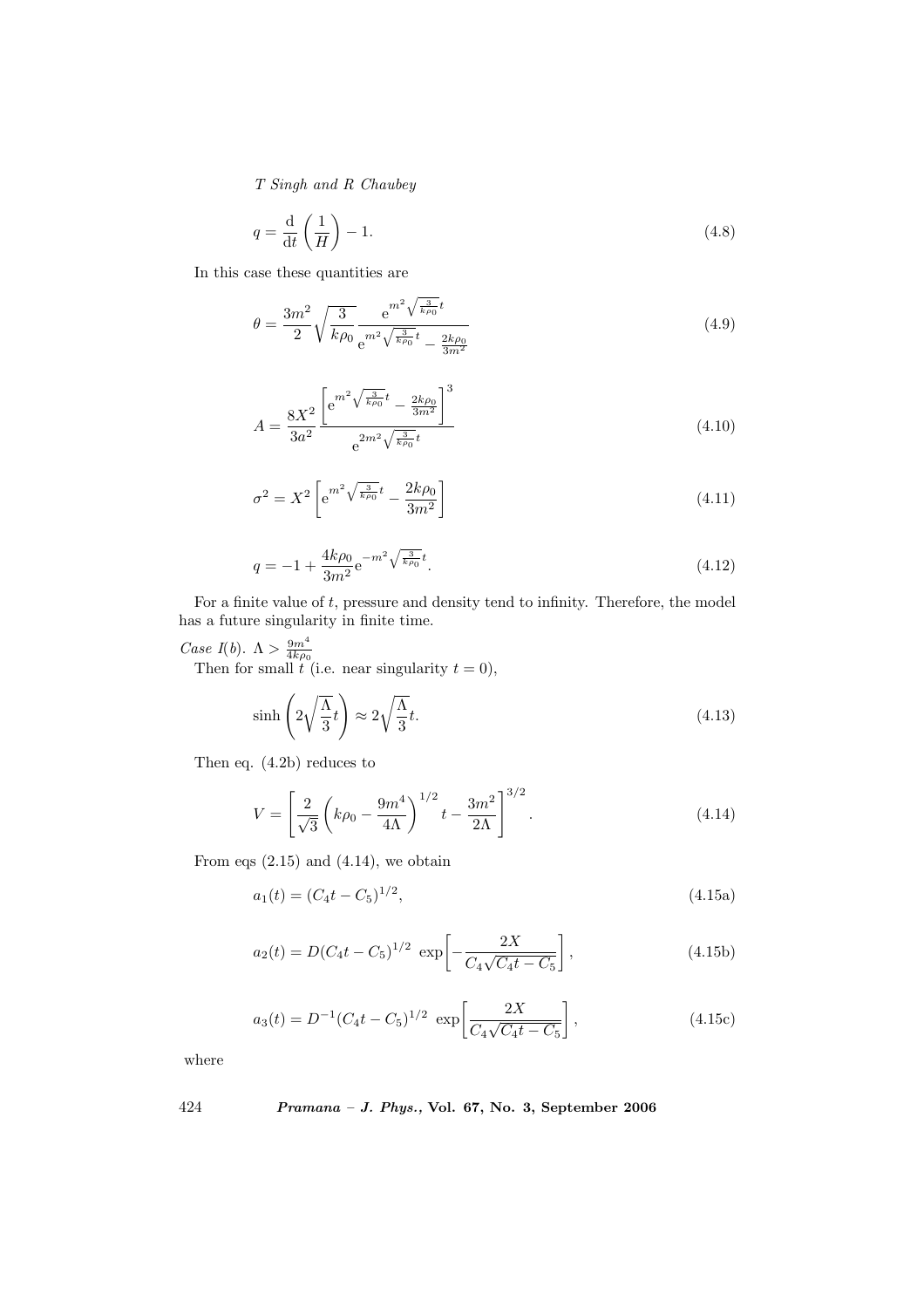$$
C_4 = \frac{2}{\sqrt{3}} \left( k\rho_0 - \frac{9m^4}{4\Lambda} \right)^{1/2}
$$
 and  $C_5 = \frac{3m^2}{2\Lambda}$ .

From eqs  $(3.3)$  and  $(4.14)$ , we have

$$
\rho = \rho_0 \left[ \frac{2}{\sqrt{3}} \left( k \rho_0 - \frac{9m^4}{4\Lambda} \right)^{1/2} t - \frac{3m^2}{2\Lambda} \right]^{-2}
$$
(4.16a)

and

$$
p = \frac{\rho_0}{3} \left[ \frac{2}{\sqrt{3}} \left( k \rho_0 - \frac{9m^4}{4\Lambda} \right)^{1/2} t - \frac{3m^2}{2\Lambda} \right]^{-2}.
$$
 (4.16b)

With the use of eqs  $(4.5)$ – $(4.8)$  we can express the physical quantities as

$$
\theta = \frac{\sqrt{3} \left( k \rho_0 - \frac{9m^4}{4\Lambda} \right)^{1/2}}{\left[ \frac{2}{\sqrt{3}} \left( k \rho_0 - \frac{9m^4}{4\Lambda} \right)^{1/2} t - \frac{3m^2}{2\Lambda} \right]}
$$
(4.17)

$$
A = \frac{8X^2}{3a^2} \left[ \frac{2}{\sqrt{3}} \left( k\rho_0 - \frac{9m^4}{4\Lambda} \right)^{1/2} t - \frac{3m^2}{2\Lambda} \right]^3
$$
 (4.18)

$$
\sigma^2 = X^2 \left[ \frac{2}{\sqrt{3}} \left( k \rho_0 - \frac{9m^4}{4\Lambda} \right)^{1/2} t - \frac{3m^2}{2\Lambda} \right]
$$
(4.19)

$$
q = 1.\t\t(4.20)
$$

For a finite value of  $t$ , pressure and density become infinite. Therefore, the model has a future singularity in finite time.

Case I(c).  $\Lambda < \frac{9m^4}{4k\rho_0}$ <br>Then for small t (i.e. near singularity  $t = 0$ ),

$$
\cosh\left(2\sqrt{\frac{\Lambda}{3}}t\right) \approx 1 + \frac{\Lambda}{3}t^2. \tag{4.21}
$$

Then eq. (4.2c) reduces to

$$
V = \left[ \left( \frac{m^4}{4} - \frac{k\rho_0 \Lambda}{9} \right)^{1/2} t^2 + \left( \frac{9m^4}{4\Lambda^2} - \frac{k\rho_0}{\Lambda} \right)^{1/2} - \frac{3m^2}{2\Lambda} \right]^{3/2}.
$$
 (4.22)

From eqs  $(2.15)$  and  $(4.22)$ , we obtain

$$
Pramana - J. Phys., Vol. 67, No. 3, September 2006 \qquad \qquad 425
$$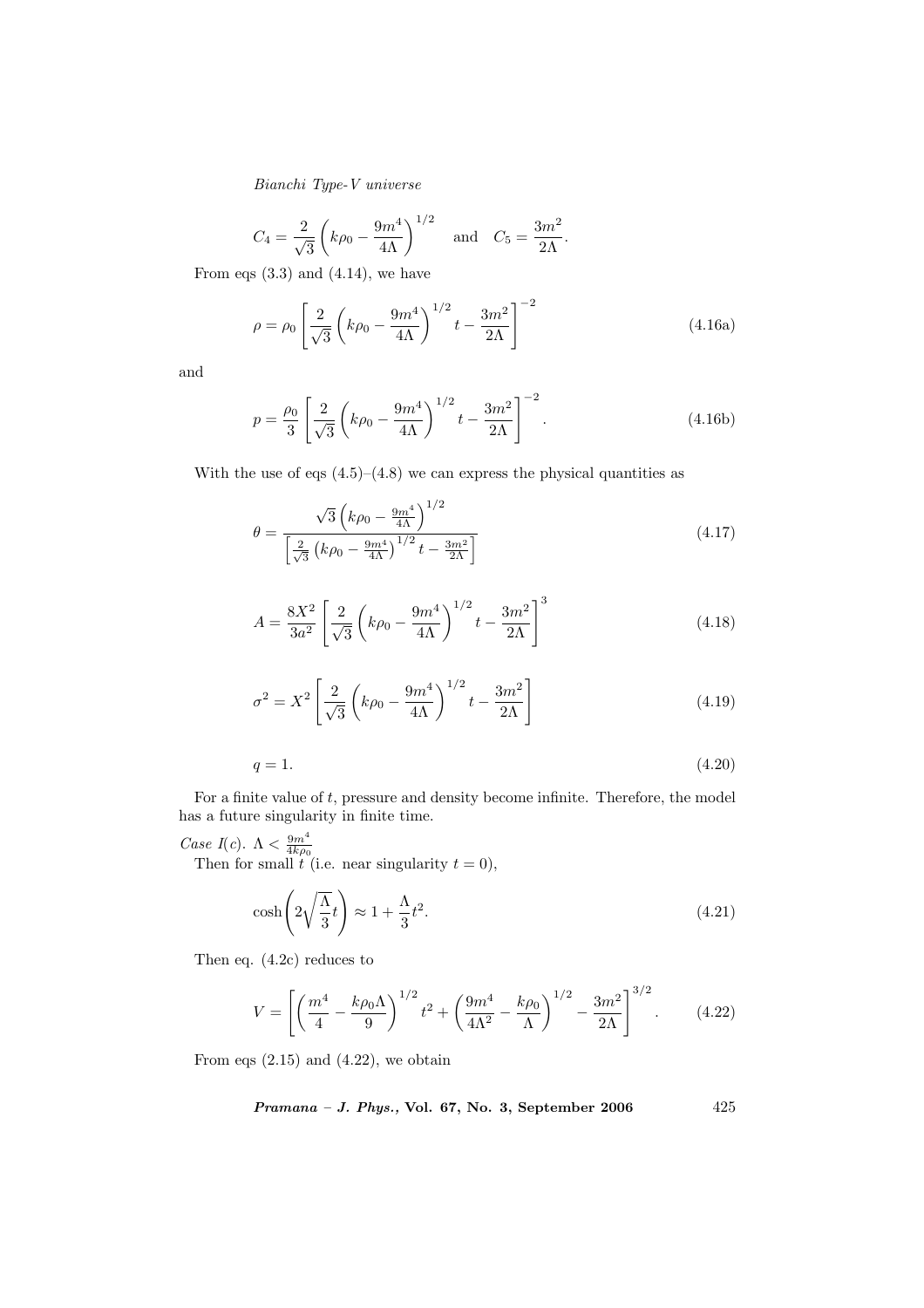$$
a_1(t) = (C_6t - C_7)^{1/2}, \tag{4.23a}
$$

$$
a_2(t) = D(C_6t - C_7)^{1/2} \exp\left[\frac{X}{C_7\sqrt{C_6}} \left(\frac{C_6t^2}{C_6t^2 + C_7}\right)^{1/2}\right],
$$
 (4.23b)

$$
a_3(t) = D^{-1} (C_6 t - C_7)^{1/2} \exp \left[ -\frac{X}{C_7 \sqrt{C_6}} \left( \frac{C_6 t^2}{C_6 t^2 + C_7} \right)^{1/2} \right], \quad (4.23c)
$$

where

$$
C_6 = \left(\frac{m^4}{4} - \frac{k\rho_0\Lambda}{9}\right)^{1/2}
$$
 and  $C_7 = \left(\frac{9m^4}{4\Lambda^2} - \frac{k\rho_0}{\Lambda}\right)^{1/2} - \frac{3m^2}{2\Lambda}.$ 

From eqs  $(3.3)$  and  $(4.22)$ , we have

$$
\rho = \rho_0 \left[ \left( \frac{m^4}{4} - \frac{k \rho_0 \Lambda}{9} \right)^{1/2} t^2 + \left( \frac{9m^4}{4\Lambda^2} - \frac{k \rho_0}{\Lambda} \right)^{1/2} - \frac{3m^2}{2\Lambda} \right]^{-2}
$$
 (4.24a)

and

$$
p = \frac{\rho_0}{3} \left[ \left( \frac{m^4}{4} - \frac{k \rho_0 \Lambda}{9} \right)^{1/2} t^2 + \left( \frac{9m^4}{4\Lambda^2} - \frac{k \rho_0}{\Lambda} \right)^{1/2} - \frac{3m^2}{2\Lambda} \right]^{-2}.
$$
 (4.24b)

With the use of eqs  $(4.5)$ – $(4.8)$  we can express the physical quantities as

$$
\theta = \frac{3(\frac{m^4}{4} - \frac{k\rho_0 \Lambda}{9})^{1/2} t}{[(\frac{m^4}{4} - \frac{k\rho_0 \Lambda}{9})^{1/2} t^2 + (\frac{9m^4}{4\Lambda^2} - \frac{k\rho_0}{\Lambda})^{1/2} - \frac{3m^2}{2\Lambda}]} \tag{4.25}
$$

$$
A = \frac{2X^2}{3(\frac{m^4}{4} - \frac{k\rho_0\Lambda}{9})t^2[(\frac{m^4}{4} - \frac{k\rho_0\Lambda}{9})^{1/2}t^2 + (\frac{9m^4}{4\Lambda^2} - \frac{k\rho_0}{\Lambda})^{1/2} - \frac{3m^2}{2\Lambda}} \tag{4.26}
$$

$$
\sigma^2 = \frac{X^2}{\left[ \left( \frac{m^4}{4} - \frac{k\rho_0 \Lambda}{9} \right)^{1/2} t^2 + \left( \frac{9m^4}{4\Lambda^2} - \frac{k\rho_0}{\Lambda} \right)^{1/2} - \frac{3m^2}{2\Lambda} \right]^3}
$$
(4.27)

$$
q = -\frac{\left[\left(\frac{9m^4}{4\Lambda^2} - \frac{k\rho_0}{\Lambda}\right)^{1/2} - \frac{3m^2}{2\Lambda}\right]}{\left(\frac{m^4}{4} - \frac{k\rho_0\Lambda}{9}\right)^{1/2}} \frac{1}{t^2}.
$$
\n(4.28)

This model has no singularity.

Case II.  $\gamma = -1$ 

For  $C_1 = 0$ , eq. (3.4) reduces to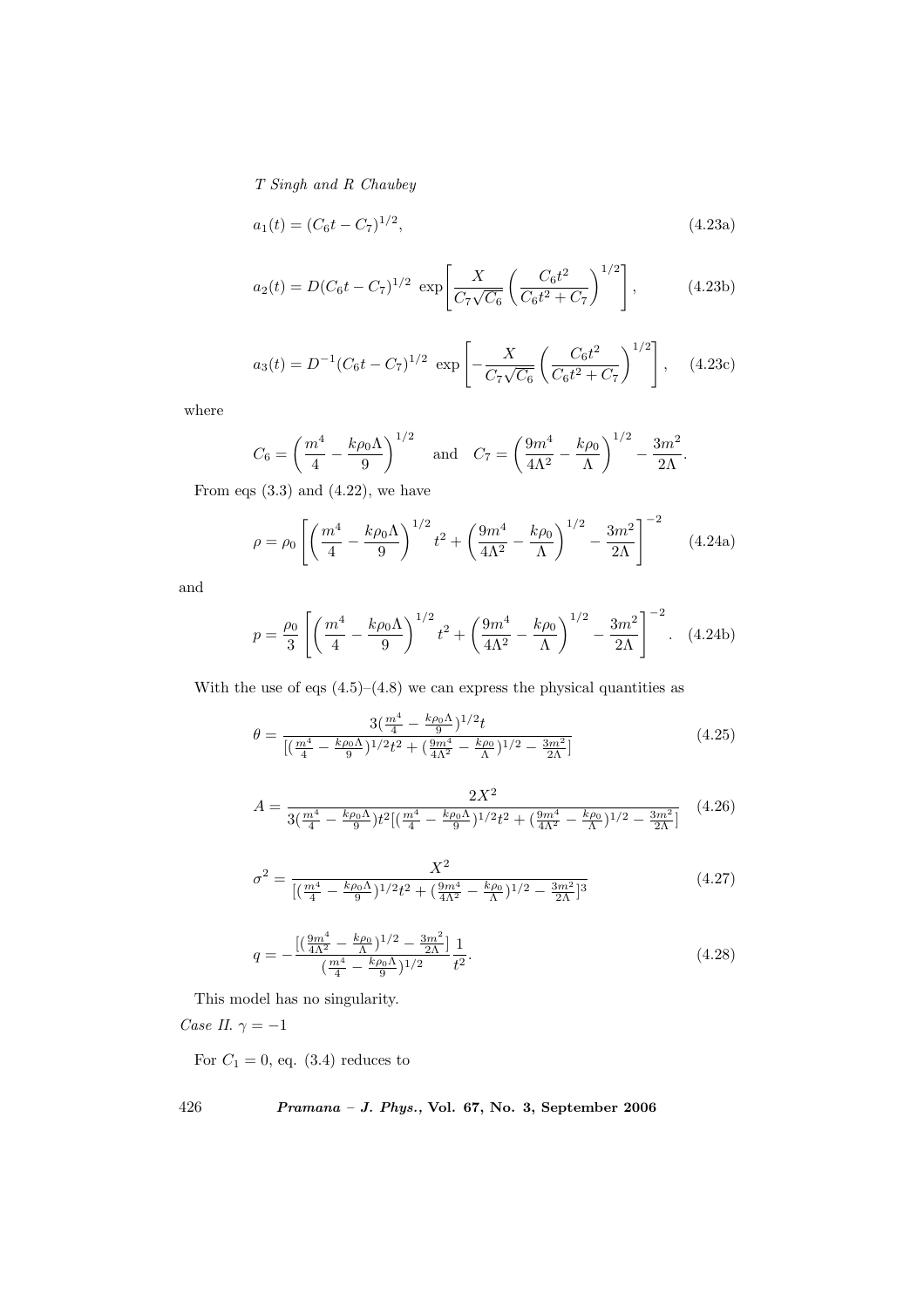$$
\int \frac{dV}{\sqrt{3(k\rho_0 + \Lambda)V^2 + 9m^2V^{1/3}}} = t
$$
\n(4.29)

which gives

$$
V = \left[\frac{3m^2}{2(k\rho_0 + \Lambda)}\right]^{3/2} \left[\cosh\left(2\sqrt{\frac{k\rho_0 + \Lambda}{3}}t\right) - 1\right]^{3/2}.\tag{4.30}
$$

For small t (i.e. near singularity  $t = 0$ )

$$
\cosh\left(2\sqrt{\frac{k\rho_0+\Lambda}{3}}t\right) \approx 1 + \left(\frac{k\rho_0+\Lambda}{3}\right)t^2.
$$
\n(4.31)

Then eq. (4.30) reduces to

$$
V = \frac{m^3}{2\sqrt{2}}t^3.
$$
\n(4.32)

From eqs  $(2.15)$  and  $(4.32)$ , we obtain

$$
a_1(t) = \frac{mt}{\sqrt{2}},\tag{4.33a}
$$

$$
a_2(t) = D\frac{mt}{\sqrt{2}} \exp\left(-\frac{\sqrt{2}X}{m^3} \frac{1}{t^2}\right),\tag{4.33b}
$$

$$
a_3(t) = D^{-1} \frac{mt}{\sqrt{2}} \exp\left(\frac{\sqrt{2}X}{m^3} \frac{1}{t^2}\right).
$$
 (4.33c)

From eqs  $(3.3)$  and  $(4.32)$ , we obtain

$$
\rho = \rho_0 \tag{4.34a}
$$

and

$$
p = -\rho_0. \tag{4.34b}
$$

With the use of eqs  $(4.5)$ – $(4.8)$  we can express the physical quantities as

$$
\theta = \frac{3}{t},\tag{4.35}
$$

$$
A = \frac{16X^2}{m^6 t^6},\tag{4.36}
$$

$$
\sigma^2 = \frac{8X^2}{m^6 t^4},\tag{4.37}
$$

$$
q = 0.\t\t(4.38)
$$

This model has no singularity. The anisotropy and shear die out as  $t \to \infty$ .